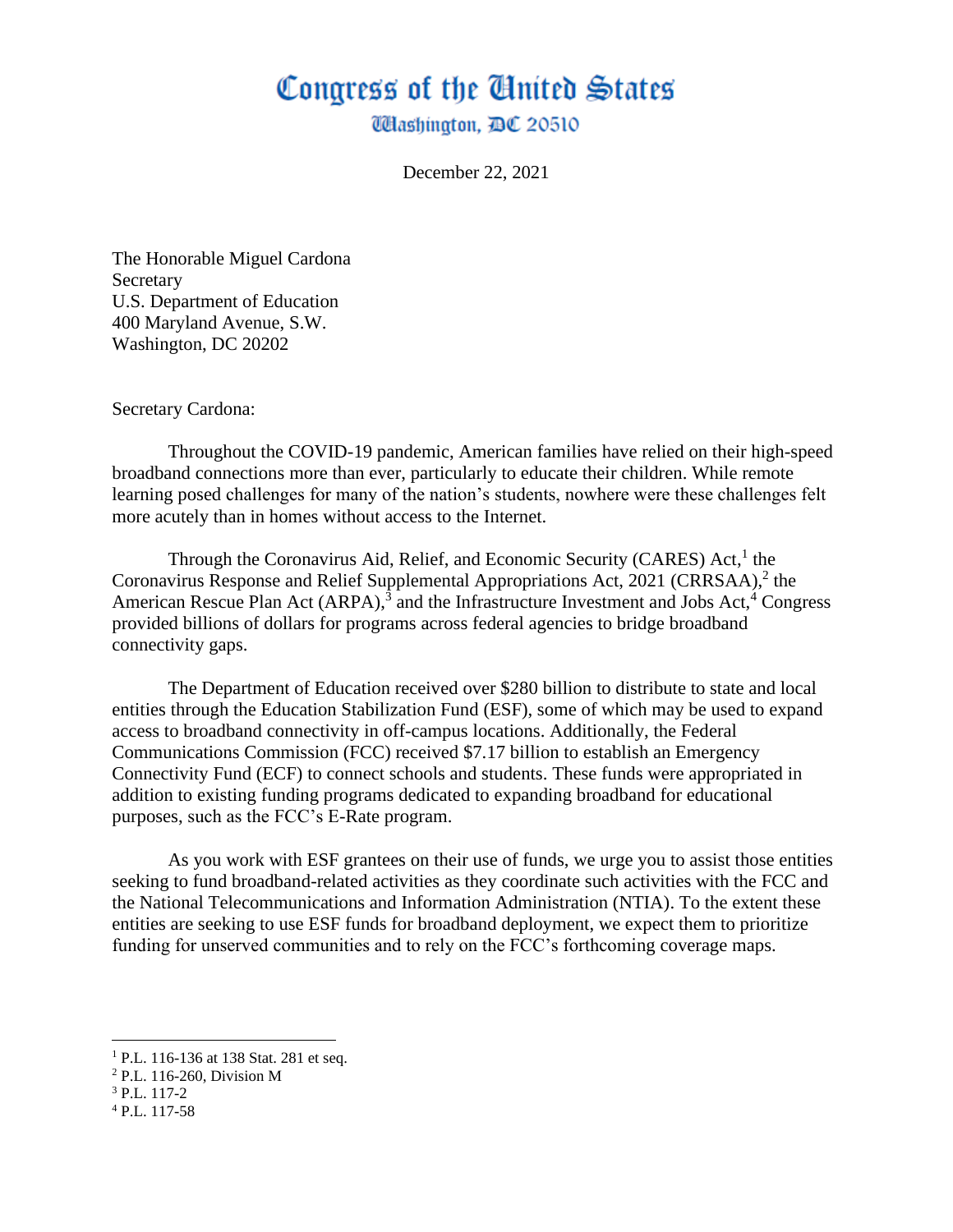Letter to The Honorable Miguel Cardona Page 2

To gain a better understanding of how activities funded under ESF funding streams might interact with other efforts to expand broadband access and prevent wasteful spending, we request your response to the following questions no later than January 14, 2022:

- 1. What steps have you taken/are you taking to encourage ESF grantees that fund broadband-related activities to coordinate with other federal agencies?
- 2. What is the total amount of ESF grants that have been used to purchase broadband connectivity in support of remote learning?
- 3. What is the total amount of ESF grants used to purchase broadband-connected devices or equipment?
- 4. Are ESF grantees allowed to use funds to support broadband deployment or construction of new networks or facilities? If so, have you notified the FCC and NTIA to ensure those activities are coordinated with those agencies?
- 5. What steps have you taken/are you taking to ensure that grantees are not using ESF grant funding to duplicate or compete with broadband projects funded by other agencies, including the FCC, the Department of the Treasury, the Department of Agriculture, and the Department of Commerce?
- 6. What steps are you taking to ensure ESF grant funding is not used to subsidize overbuilding of privately-owned networks, which has been shown to discourage broadband investment and exacerbate the digital divide?

Thank you for your assistance, and we look forward to your timely responses. If you have any questions, please contact Kate O'Connor at (202) 225-3641 or Lamar Echols at (202) 225- 5074.

Cathy McMorris Rodgers **U** James Comer Ranking Member **Ranking Member** Committee on Energy and Commerce Committee on Oversight and Reform

Kay Granger Virginia Foxx

Ranking Member Ranking Member

Sincerely,

Committee on Appropriations Committee on Education and Labor